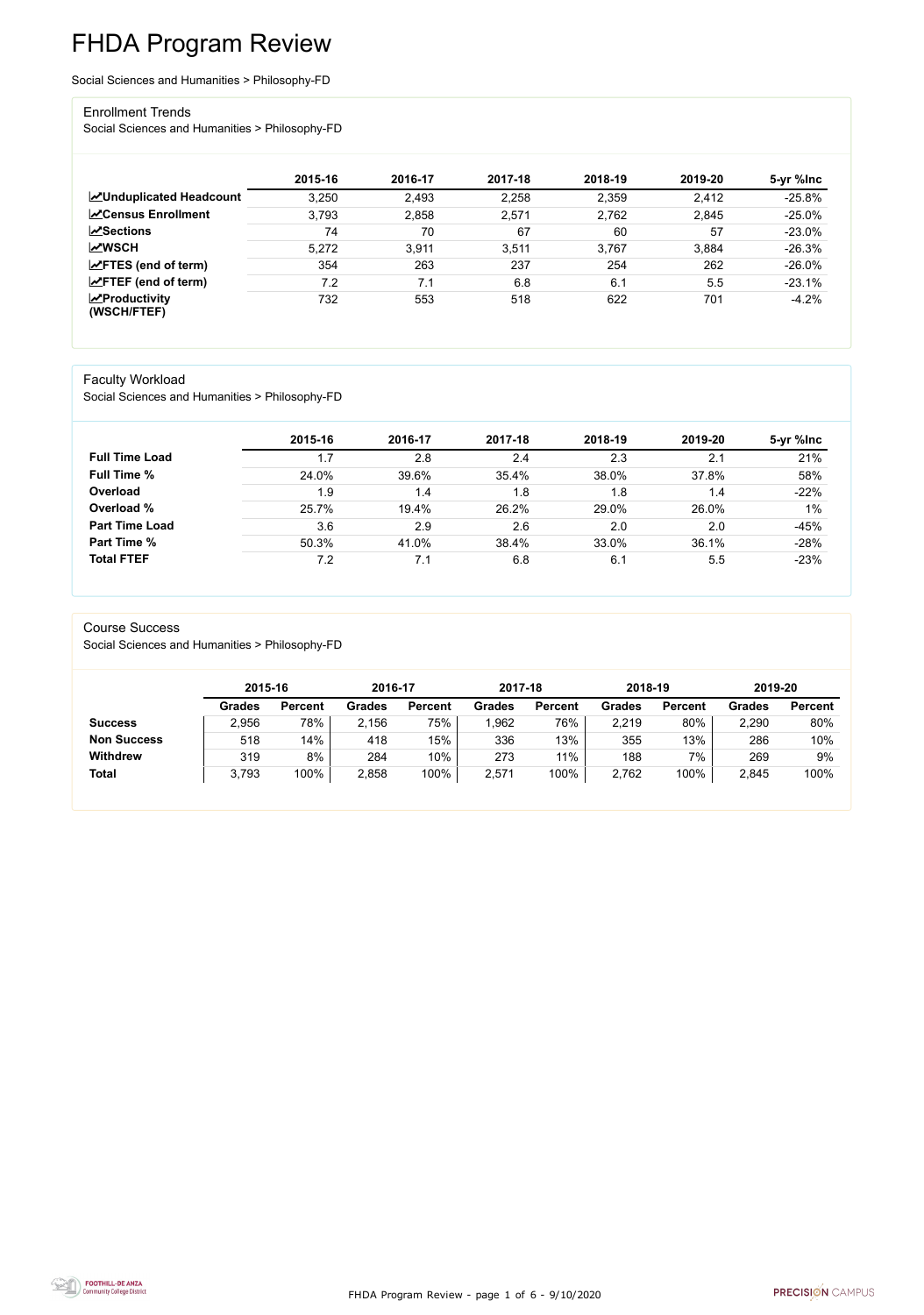FHDA Program Review - page 2 of 6 - 9/10/2020



### Course Success for African American, Latinx, and Filipinx Students

### Course Success for Asian, Native American, Pacific Islander, White, and Decline to State Students

|                    | 2015-16       |                | 2016-17       |                | 2017-18       |                | 2018-19       |                | 2019-20       |                |
|--------------------|---------------|----------------|---------------|----------------|---------------|----------------|---------------|----------------|---------------|----------------|
|                    | <b>Grades</b> | <b>Percent</b> | <b>Grades</b> | <b>Percent</b> | <b>Grades</b> | <b>Percent</b> | <b>Grades</b> | <b>Percent</b> | <b>Grades</b> | <b>Percent</b> |
| <b>Success</b>     | 792           | 66%            | 632           | 66%            | 605           | 65%            | 481           | 64%            | 447           | 64%            |
| <b>Non Success</b> | 264           | 22%            | 221           | 23%            | 181           | 20%            | 175           | 23%            | 127           | 18%            |
| <b>Withdrew</b>    | 148           | 12%            | 111           | 12%            | 138           | 15%            | 94            | 13%            | 126           | 18%            |
| <b>Total</b>       | .204          | 100%           | 964           | 100%           | 924           | 100%           | 750           | 100%           | 700           | 100%           |

|                    | 2015-16       |                | 2016-17       |                | 2017-18       |                | 2018-19       |                | 2019-20       |                |
|--------------------|---------------|----------------|---------------|----------------|---------------|----------------|---------------|----------------|---------------|----------------|
|                    | <b>Grades</b> | <b>Percent</b> | <b>Grades</b> | <b>Percent</b> | <b>Grades</b> | <b>Percent</b> | <b>Grades</b> | <b>Percent</b> | <b>Grades</b> | <b>Percent</b> |
| <b>Success</b>     | 2,164         | 84%            | 1,524         | 80%            | ,357          | 82%            | ,738          | 86%            | 1,843         | 86%            |
| <b>Non Success</b> | 254           | 10%            | 197           | 10%            | 155           | 9%             | 180           | 9%             | 159           | 7%             |
| <b>Withdrew</b>    | 171           | 7%             | 173           | 9%             | 135           | 8%             | 94            | 5%             | 143           | 7%             |
| <b>Total</b>       | 2,589         | 100%           | 1,894         | 100%           | ,647          | 100%           | 2,012         | 100%           | 2,145         | 100%           |
|                    |               |                |               |                |               |                |               |                |               |                |

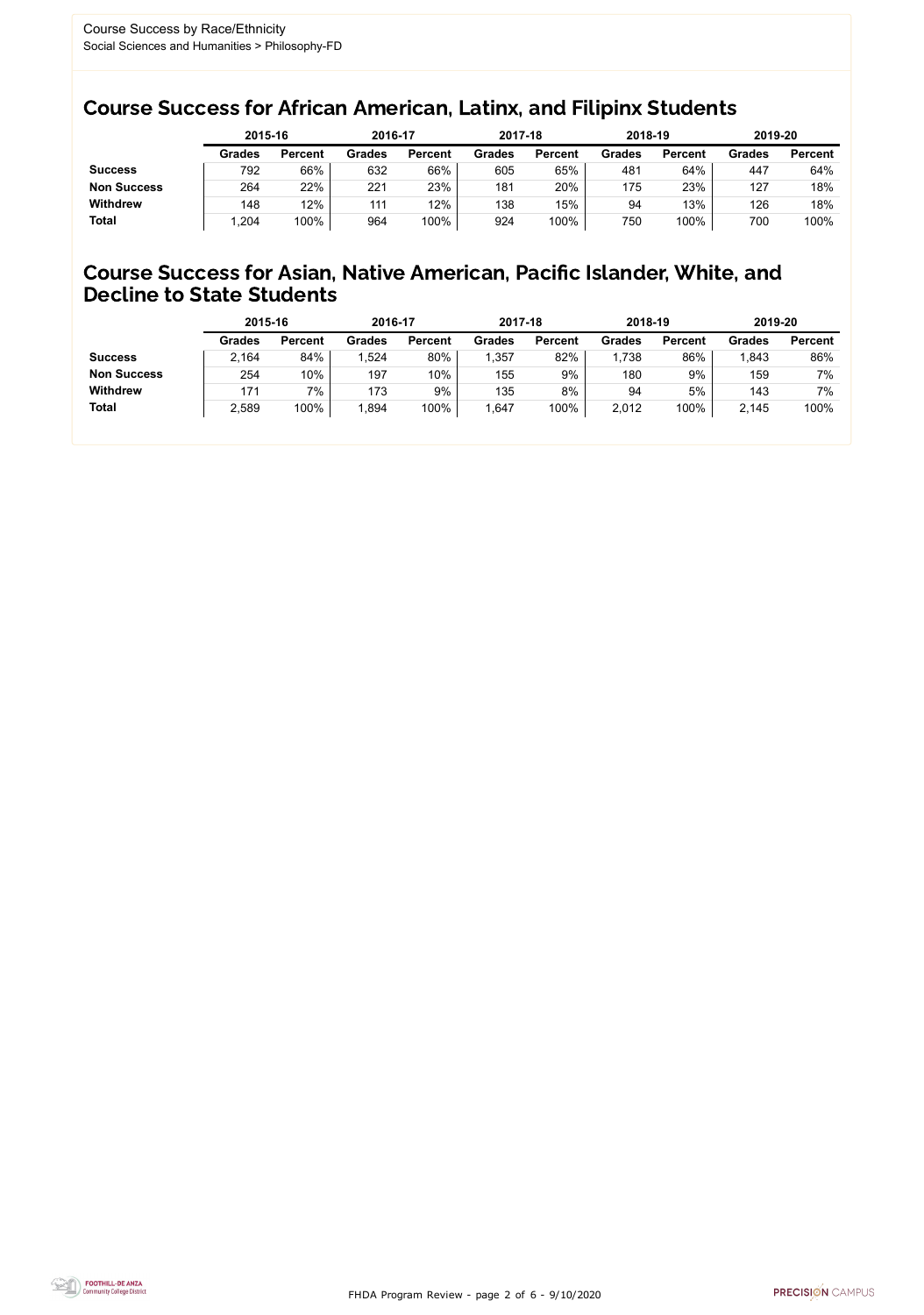

Some courses may continue to be listed but no longer have data due to renumbering or because the course was not offered in the past five years.



### by Gender

|                     | 2015-16 |                |       | 2016-17        |       | 2017-18        | 2018-19 |                | 2019-20 |                |
|---------------------|---------|----------------|-------|----------------|-------|----------------|---------|----------------|---------|----------------|
|                     | Enr     | <b>Percent</b> | Enr   | <b>Percent</b> | Enr   | <b>Percent</b> | Enr     | <b>Percent</b> | Enr     | <b>Percent</b> |
| <b>Female</b>       | .634    | 43%            | .177  | 41%            | 1,161 | 45%            | 1,240   | 45%            | 1,202   | 42%            |
| <b>Male</b>         | 2,144   | 57%            | .664  | 58%            | 1,391 | 54%            | ,504    | 54%            | 1,619   | 57%            |
| <b>Not Reported</b> | 15      | 0%             |       | 1%             | 19    | 1%             | 18      | 1%             | 24      | $1\%$          |
| <b>Total</b>        | 3,793   | 100%           | 2,858 | 100%           | 2,571 | 100%           | 2,762   | 100%           | 2,845   | 100%           |

### by Ethnicity

|                         | 2015-16 |                |       | 2016-17        |       | 2017-18        | 2018-19 |                | 2019-20 |                |
|-------------------------|---------|----------------|-------|----------------|-------|----------------|---------|----------------|---------|----------------|
|                         | Enr     | <b>Percent</b> | Enr   | <b>Percent</b> | Enr   | <b>Percent</b> | Enr     | <b>Percent</b> | Enr     | <b>Percent</b> |
| <b>African American</b> | 136     | 4%             | 111   | 4%             | 108   | 4%             | 70      | 3%             | 75      | 3%             |
| <b>Asian</b>            | 1,815   | 48%            | 1,346 | 47%            | 1,195 | 46%            | 1,554   | 56%            | 1,667   | 59%            |
| <b>Filipinx</b>         | 278     | 7%             | 238   | 8%             | 195   | 8%             | 162     | 6%             | 135     | 5%             |
| Latinx                  | 790     | 21%            | 615   | 22%            | 621   | 24%            | 518     | 19%            | 490     | 17%            |
| <b>Native American</b>  | 15      | $0\%$          | 12    | $0\%$          | 9     | $0\%$          | 15      | $1\%$          | 8       | $0\%$          |
| <b>Pacific Islander</b> | 32      | $1\%$          | 18    | $1\%$          | 19    | $1\%$          | 16      | $1\%$          |         | $0\%$          |
| White                   | 636     | 17%            | 465   | 16%            | 394   | 15%            | 377     | 14%            | 379     | 13%            |
| <b>Decline to State</b> | 91      | 2%             | 53    | 2%             | 30    | $1\%$          | 50      | 2%             | 84      | 3%             |
| <b>Total</b>            | 3,793   | 100%           | 2,858 | 100%           | 2,571 | 100%           | 2,762   | 100%           | 2,845   | 100%           |

## by Age

|              | 2015-16 |                | 2016-17 |                | 2017-18 |                | 2018-19 |                | 2019-20 |                |
|--------------|---------|----------------|---------|----------------|---------|----------------|---------|----------------|---------|----------------|
|              | Enr     | <b>Percent</b> | Enr     | <b>Percent</b> | Enr     | <b>Percent</b> | Enr     | <b>Percent</b> | Enr     | <b>Percent</b> |
| 19 or less   | 782     | 21%            | 669     | 23%            | 522     | 20%            | 612     | 22%            | 728     | 26%            |
| $20 - 24$    | 2,454   | 65%            | 1,813   | 63%            | ,642    | 64%            | .672    | 61%            | 1,670   | 59%            |
| 25-39        | 506     | 13%            | 331     | 12%            | 368     | 14%            | 414     | 15%            | 396     | 14%            |
| $40 +$       | 51      | $1\%$          | 45      | 2%             | 39      | 2%             | 64      | 2%             | 51      | 2%             |
| <b>Total</b> | 3,793   | 100%           | 2,858   | 100%           | 2,571   | 100%           | 2,762   | 100%           | 2,845   | 100%           |

### by Education Level

|                           | 2015-16 |                |       | 2016-17        |       | 2017-18        | 2018-19 |                | 2019-20 |                |
|---------------------------|---------|----------------|-------|----------------|-------|----------------|---------|----------------|---------|----------------|
|                           | Enr     | <b>Percent</b> | Enr   | <b>Percent</b> | Enr   | <b>Percent</b> | Enr     | <b>Percent</b> | Enr     | <b>Percent</b> |
| <b>Bachelor or higher</b> | 57      | 2%             | 34    | $1\%$          | 41    | 2%             | 54      | 2%             | 72      | 3%             |
| <b>Associate</b>          | 46      | $1\%$          | 30    | $1\%$          | 41    | 2%             | 47      | 2%             | 42      | $1\%$          |
| <b>HS/Equivalent</b>      | 3,415   | 90%            | 2,597 | 91%            | 2,312 | 90%            | 2,422   | 88%            | 2,456   | 86%            |
| <b>All Other</b>          | 275     | 7%             | 197   | 7%             | 177   | 7%             | 239     | 9%             | 275     | 10%            |
| <b>Total</b>              | 3,793   | 100%           | 2,858 | 100%           | 2,571 | 100%           | 2,762   | 100%           | 2,845   | 100%           |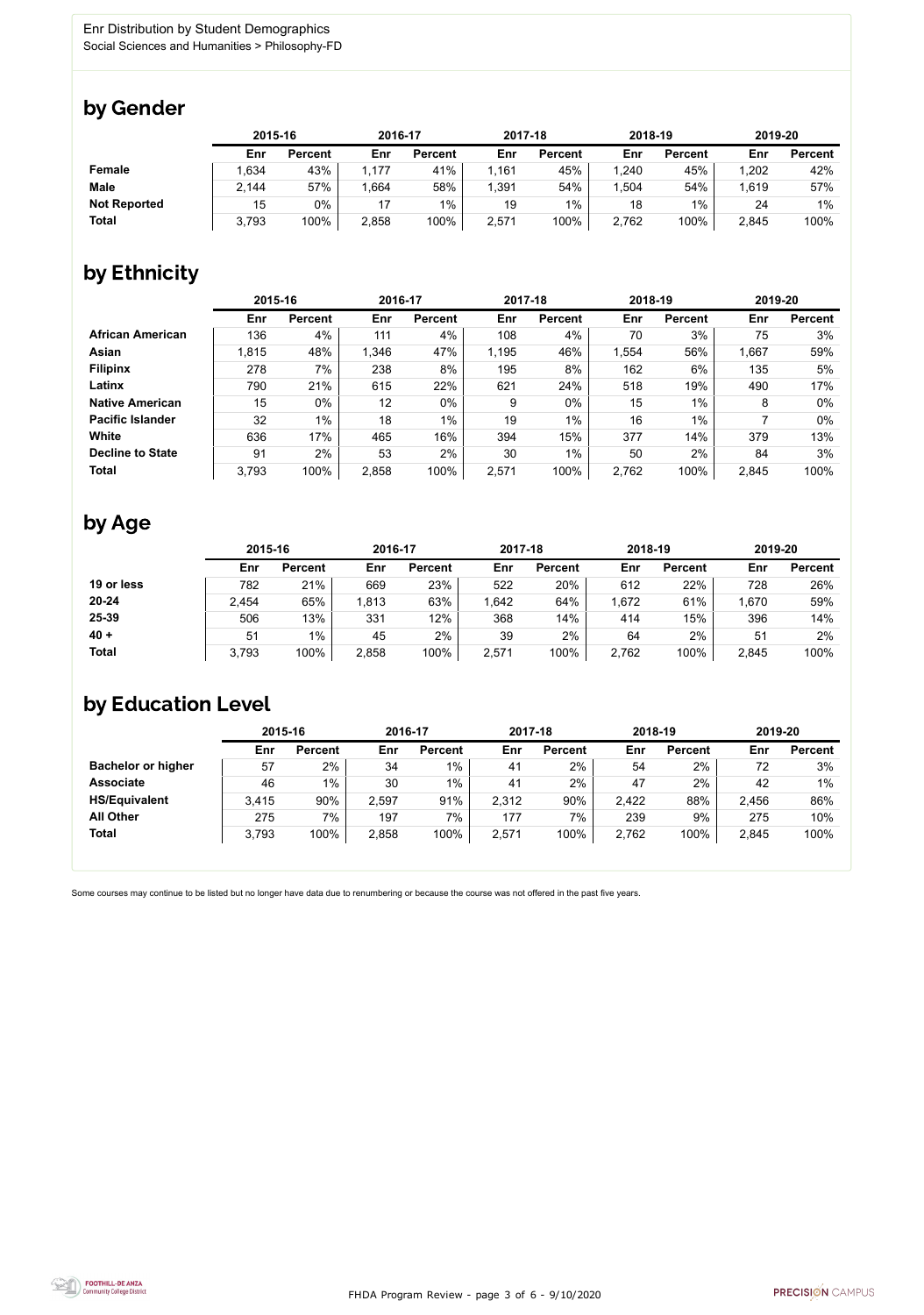FHDA Program Review - page 4 of 6 - 9/10/2020



### Success Rates by Gender Social Sciences and Humanities > Philosophy-FD

|                     | 2019-20                                                                 |                |               |                |               |                |               |                |  |  |  |  |  |
|---------------------|-------------------------------------------------------------------------|----------------|---------------|----------------|---------------|----------------|---------------|----------------|--|--|--|--|--|
|                     | <b>Withdrew</b><br><b>Total</b><br><b>Non Success</b><br><b>Success</b> |                |               |                |               |                |               |                |  |  |  |  |  |
|                     | <b>Grades</b>                                                           | <b>Percent</b> | <b>Grades</b> | <b>Percent</b> | <b>Grades</b> | <b>Percent</b> | <b>Grades</b> | <b>Percent</b> |  |  |  |  |  |
| Female              | 980                                                                     | 82%            | 120           | 10%            | 102           | 8%             | 1,202         | 100%           |  |  |  |  |  |
| <b>Male</b>         | 1,289                                                                   | 80%            | 164           | 10%            | 166           | 10%            | 1,619         | 100%           |  |  |  |  |  |
| <b>Not Reported</b> | 21                                                                      | 88%            |               | 8%             |               | 4%             | 24            | 100%           |  |  |  |  |  |
| All                 | 2,290                                                                   | 80%            | 286           | 10%            | 269           | 9%             | 2,845         | 100%           |  |  |  |  |  |

|                     |               | 2018-19                              |               |                |               |                 |               |                |  |  |  |  |  |  |
|---------------------|---------------|--------------------------------------|---------------|----------------|---------------|-----------------|---------------|----------------|--|--|--|--|--|--|
|                     |               | <b>Non Success</b><br><b>Success</b> |               |                |               | <b>Withdrew</b> | <b>Total</b>  |                |  |  |  |  |  |  |
|                     | <b>Grades</b> | <b>Percent</b>                       | <b>Grades</b> | <b>Percent</b> | <b>Grades</b> | <b>Percent</b>  | <b>Grades</b> | <b>Percent</b> |  |  |  |  |  |  |
| <b>Female</b>       | 1,015         | 82%                                  | 141           | 11%            | 84            | 7%              | 1,240         | 100%           |  |  |  |  |  |  |
| <b>Male</b>         | 1,189         | 79%                                  | 211           | 14%            | 104           | 7%              | ,504          | 100%           |  |  |  |  |  |  |
| <b>Not Reported</b> | 15            | 83%                                  |               | 17%            |               | $0\%$           | 18            | 100%           |  |  |  |  |  |  |
| All                 | 2,219         | 80%                                  | 355           | 13%            | 188           | 7%              | 2,762         | 100%           |  |  |  |  |  |  |

|                     |                | 2017-18        |                    |                |                 |                |               |                |  |  |  |  |  |
|---------------------|----------------|----------------|--------------------|----------------|-----------------|----------------|---------------|----------------|--|--|--|--|--|
|                     | <b>Success</b> |                | <b>Non Success</b> |                | <b>Withdrew</b> |                | <b>Total</b>  |                |  |  |  |  |  |
|                     | <b>Grades</b>  | <b>Percent</b> | <b>Grades</b>      | <b>Percent</b> | <b>Grades</b>   | <b>Percent</b> | <b>Grades</b> | <b>Percent</b> |  |  |  |  |  |
| Female              | 897            | 77%            | 142                | 12%            | 122             | 11%            | 1,161         | 100%           |  |  |  |  |  |
| <b>Male</b>         | .053           | 76%            | 191                | 14%            | 147             | 11%            | ,391          | 100%           |  |  |  |  |  |
| <b>Not Reported</b> | 12             | 63%            | 3                  | 16%            | 4               | 21%            | 19            | 100%           |  |  |  |  |  |
| All                 | 962,           | 76%            | 336                | 13%            | 273             | 11%            | 2,571         | 100%           |  |  |  |  |  |

|                     |                | 2016-17        |                    |                |                 |                |               |                |  |  |
|---------------------|----------------|----------------|--------------------|----------------|-----------------|----------------|---------------|----------------|--|--|
|                     | <b>Success</b> |                | <b>Non Success</b> |                | <b>Withdrew</b> |                | <b>Total</b>  |                |  |  |
|                     | <b>Grades</b>  | <b>Percent</b> | <b>Grades</b>      | <b>Percent</b> | <b>Grades</b>   | <b>Percent</b> | <b>Grades</b> | <b>Percent</b> |  |  |
| <b>Female</b>       | 910            | 77%            | 150                | 13%            | 117             | 10%            | 1,177         | 100%           |  |  |
| <b>Male</b>         | 1,231          | 74%            | 266                | 16%            | 167             | 10%            | 1,664         | 100%           |  |  |
| <b>Not Reported</b> | 15             | 88%            |                    | 12%            |                 | $0\%$          | 17            | 100%           |  |  |
| All                 | 2,156          | 75%            | 418                | 15%            | 284             | 10%            | 2,858         | 100%           |  |  |

|                     |                                                  | 2015-16        |               |                |               |                |               |                |  |  |
|---------------------|--------------------------------------------------|----------------|---------------|----------------|---------------|----------------|---------------|----------------|--|--|
|                     | Withdrew<br><b>Non Success</b><br><b>Success</b> |                |               |                |               |                | <b>Total</b>  |                |  |  |
|                     | <b>Grades</b>                                    | <b>Percent</b> | <b>Grades</b> | <b>Percent</b> | <b>Grades</b> | <b>Percent</b> | <b>Grades</b> | <b>Percent</b> |  |  |
| Female              | 1,324                                            | 81%            | 199           | 12%            | 111           | 7%             | 1,634         | 100%           |  |  |
| <b>Male</b>         | 1,620                                            | 76%            | 316           | 15%            | 208           | 10%            | 2,144         | 100%           |  |  |
| <b>Not Reported</b> | 12                                               | 80%            | 3             | 20%            |               | $0\%$          | 15            | 100%           |  |  |
| All                 | 2,956                                            | 78%            | 518           | 14%            | 319           | 8%             | 3,793         | 100%           |  |  |

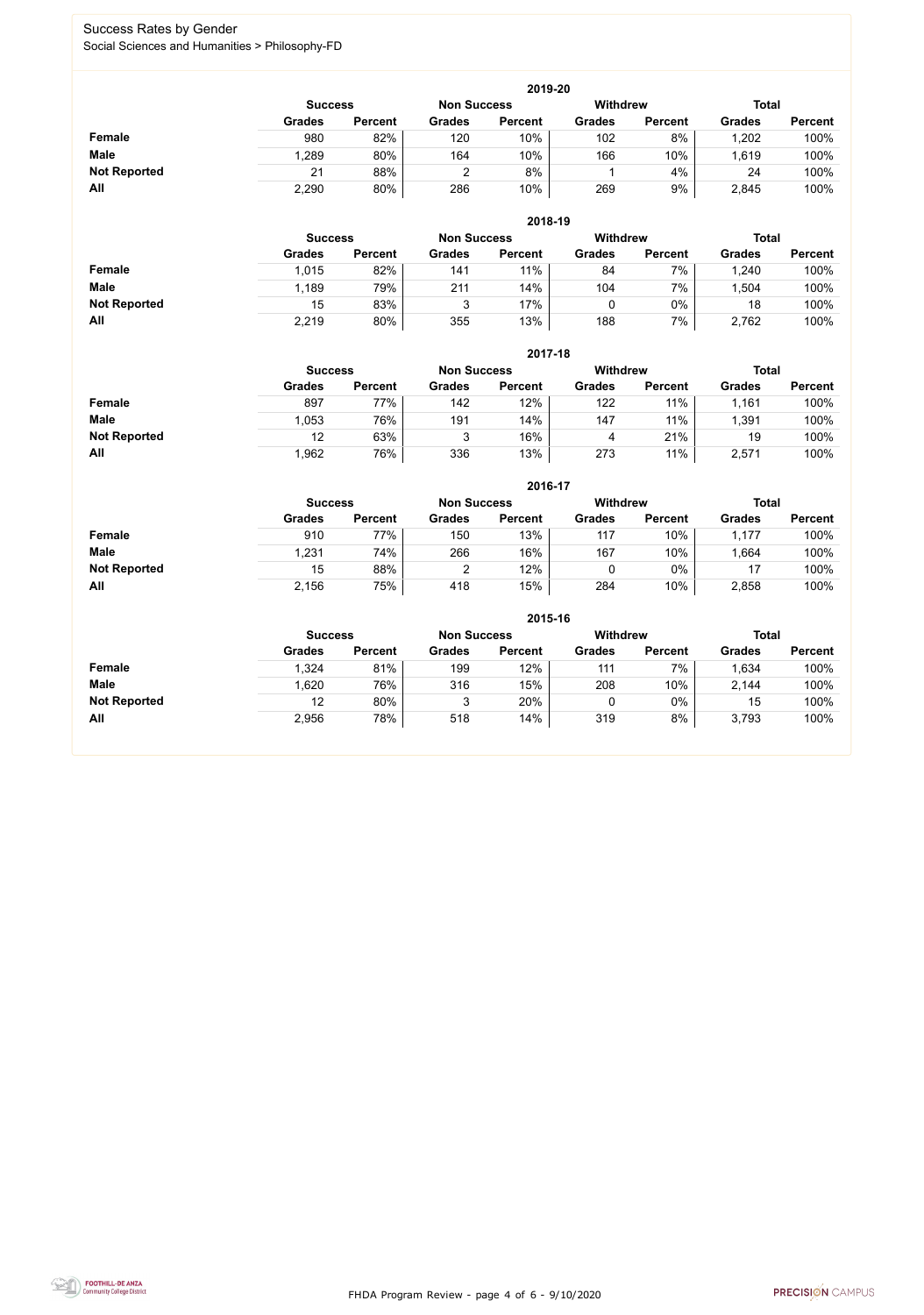FHDA Program Review - page 5 of 6 - 9/10/2020



### Success Rates by Age Social Sciences and Humanities > Philosophy-FD

|            |                |                |                                       | 2019-20        |               |                |               |                |
|------------|----------------|----------------|---------------------------------------|----------------|---------------|----------------|---------------|----------------|
|            | <b>Success</b> |                | <b>Withdrew</b><br><b>Non Success</b> |                | <b>Total</b>  |                |               |                |
|            | <b>Grades</b>  | <b>Percent</b> | <b>Grades</b>                         | <b>Percent</b> | <b>Grades</b> | <b>Percent</b> | <b>Grades</b> | <b>Percent</b> |
| 19 or less | 594            | 82%            | 59                                    | 8%             | 75            | 10%            | 728           | 100%           |
| $20 - 24$  | 1,349          | 81%            | 177                                   | 11%            | 144           | 9%             | 1,670         | 100%           |
| 25-39      | 311            | 79%            | 44                                    | 11%            | 41            | 10%            | 396           | 100%           |
| $40 +$     | 36             | 71%            | 6                                     | 12%            | 9             | 18%            | 51            | 100%           |
| All        | 2,290          | 80%            | 286                                   | 10%            | 269           | 9%             | 2,845         | 100%           |

|            |                |                    |               | 2018-19         |               |                |               |                |
|------------|----------------|--------------------|---------------|-----------------|---------------|----------------|---------------|----------------|
|            | <b>Success</b> | <b>Non Success</b> |               | <b>Withdrew</b> |               | <b>Total</b>   |               |                |
|            | <b>Grades</b>  | <b>Percent</b>     | <b>Grades</b> | <b>Percent</b>  | <b>Grades</b> | <b>Percent</b> | <b>Grades</b> | <b>Percent</b> |
| 19 or less | 500            | 82%                | 74            | 12%             | 38            | 6%             | 612           | 100%           |
| $20 - 24$  | 1,353          | 81%                | 210           | 13%             | 109           | 7%             | 1,672         | 100%           |
| 25-39      | 314            | 76%                | 63            | 15%             | 37            | 9%             | 414           | 100%           |
| $40 +$     | 52             | 81%                | 8             | 13%             | 4             | 6%             | 64            | 100%           |
| All        | 2,219          | 80%                | 355           | 13%             | 188           | 7%             | 2,762         | 100%           |

|            |                                      |                |               | 2017-18        |                 |                |               |                |
|------------|--------------------------------------|----------------|---------------|----------------|-----------------|----------------|---------------|----------------|
|            | <b>Non Success</b><br><b>Success</b> |                |               |                | <b>Withdrew</b> |                | <b>Total</b>  |                |
|            | <b>Grades</b>                        | <b>Percent</b> | <b>Grades</b> | <b>Percent</b> | <b>Grades</b>   | <b>Percent</b> | <b>Grades</b> | <b>Percent</b> |
| 19 or less | 415                                  | 80%            | 66            | 13%            | 41              | 8%             | 522           | 100%           |
| $20 - 24$  | 1,260                                | 77%            | 201           | 12%            | 181             | 11%            | ,642          | 100%           |
| 25-39      | 263                                  | 71%            | 61            | 17%            | 44              | 12%            | 368           | 100%           |
| $40 +$     | 24                                   | 62%            | 8             | 21%            |                 | 18%            | 39            | 100%           |
| <b>All</b> | 1,962                                | 76%            | 336           | 13%            | 273             | 11%            | 2,571         | 100%           |

|            |                |                    |               | 2016-17         |               |                |               |                |
|------------|----------------|--------------------|---------------|-----------------|---------------|----------------|---------------|----------------|
|            | <b>Success</b> | <b>Non Success</b> |               | <b>Withdrew</b> |               | <b>Total</b>   |               |                |
|            | <b>Grades</b>  | <b>Percent</b>     | <b>Grades</b> | <b>Percent</b>  | <b>Grades</b> | <b>Percent</b> | <b>Grades</b> | <b>Percent</b> |
| 19 or less | 526            | 79%                | 88            | 13%             | 55            | 8%             | 669           | 100%           |
| $20 - 24$  | 1,352          | 75%                | 275           | 15%             | 186           | 10%            | 1,813         | 100%           |
| 25-39      | 242            | 73%                | 52            | 16%             | 37            | 11%            | 331           | 100%           |
| $40 +$     | 36             | 80%                | 3             | 7%              | 6             | 13%            | 45            | 100%           |
| All        | 2,156          | 75%                | 418           | 15%             | 284           | 10%            | 2,858         | 100%           |

|            |                                      |                |               | 2015-16        |                 |                |               |                |
|------------|--------------------------------------|----------------|---------------|----------------|-----------------|----------------|---------------|----------------|
|            | <b>Non Success</b><br><b>Success</b> |                |               |                | <b>Withdrew</b> |                | <b>Total</b>  |                |
|            | <b>Grades</b>                        | <b>Percent</b> | <b>Grades</b> | <b>Percent</b> | <b>Grades</b>   | <b>Percent</b> | <b>Grades</b> | <b>Percent</b> |
| 19 or less | 613                                  | 78%            | 113           | 14%            | 56              | 7%             | 782           | 100%           |
| $20 - 24$  | ,887                                 | 77%            | 355           | 14%            | 212             | 9%             | 2,454         | 100%           |
| 25-39      | 412                                  | 81%            | 45            | 9%             | 49              | 10%            | 506           | 100%           |
| $40 +$     | 44                                   | 86%            | 5             | 10%            | $\overline{2}$  | 4%             | 51            | 100%           |
| All        | 2,956                                | 78%            | 518           | 14%            | 319             | 8%             | 3,793         | 100%           |